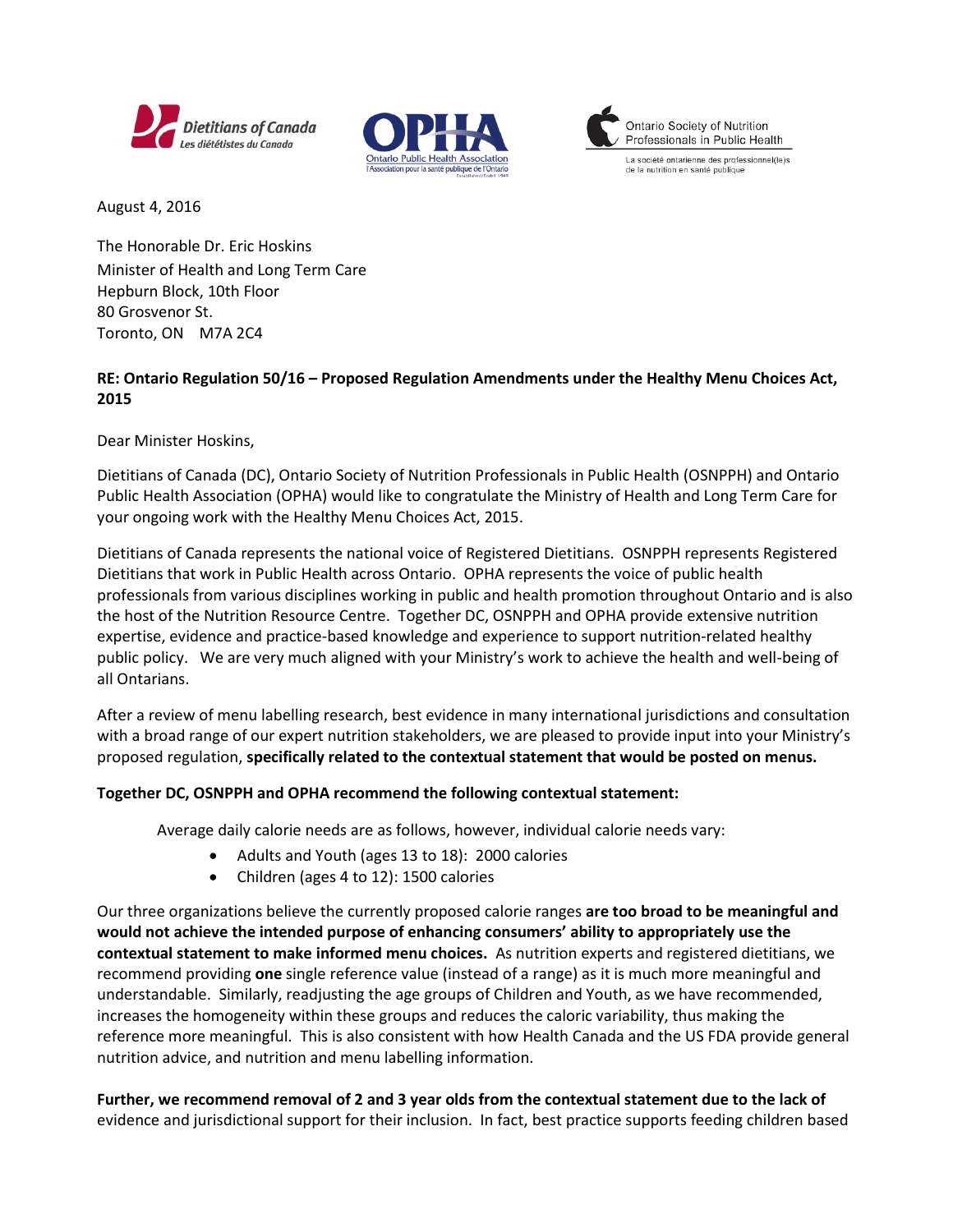on hunger cues rather than pre-determined caloric values. In turn, the age range we recommend for children (ages 4 to 12) will make it more meaningful for parents who purchase meals for their children. It reflects the typical age range that food service establishments have set for children's meals (under the age of 12, but not intended for children under 3). Additionally, this recommendation is in line with the USA's federal legislation which documents a focus on the child's menu in its Federal Register as a key component to decisions made around the child's contextual statement.

Simplifying the contextual statement will reduce confusion, the risk of sending mixed messages and the risks of unintended consequences when educating the public around nutrition, particularly in messages that include children. To maximize the public health impact of this policy, we encourage your Ministry to be mindful of the broad range of literacy levels among consumers by **adopting an approach to nutrition communication that ensures health equity**. Low nutrition literacy is a common phenomenon well documented in the literature.

Finally, this recommended alternative does not change the spirit of the proposed regulatory changes but rather provides a more succinct, understandable and meaningful statement. It is specific enough to apply to the general population and supported by strong evidence, while meeting the principles of contextual statement design. This simplified approach has shown to be effective in increasing consumers understanding of calorie information and facilitating change in consumers' purchasing behaviors. Additionally, the suggested alternative aligns with foodservice operators' preferences, since it would be easier for them to implement and requires less menu space.

To achieve the intended goals of this legislation and to minimize the risk of unintended health consequences, we strongly recommend that a comprehensive public education campaign be undertaken to support consumers' use of posted calorie information, during the implementation period and beyond. Similarly, we recommend a comprehensive, coordinated, well-resourced and continuous evaluation strategy be implemented to assess the impact and inform legislation and education.

**In the attached document**, we have included evidence-based rationale and considerations underpinning our recommendations. We appreciate being able to convey the concerns and expertise of our members. In addition, we would welcome the opportunity to further discuss our recommendations, as well as, the role that our organizations can play in supporting the implementation, education and evaluation of the Healthy Menu Choices Act, 2015.

Sincerely,

ADimil\_

Linda Dietrich Evelyn Vaccari Pegeen Walsh Regional Executive Director, The Co-Chair, Co-Chair, Executive Director, Executive Director, Dietitians of Canada OSNPPH OPHA

Jaun

P. Wash

cc. Sharon Lee Smith, Associate Deputy Minister, Policy and Transformation, MOHLTC

Encl.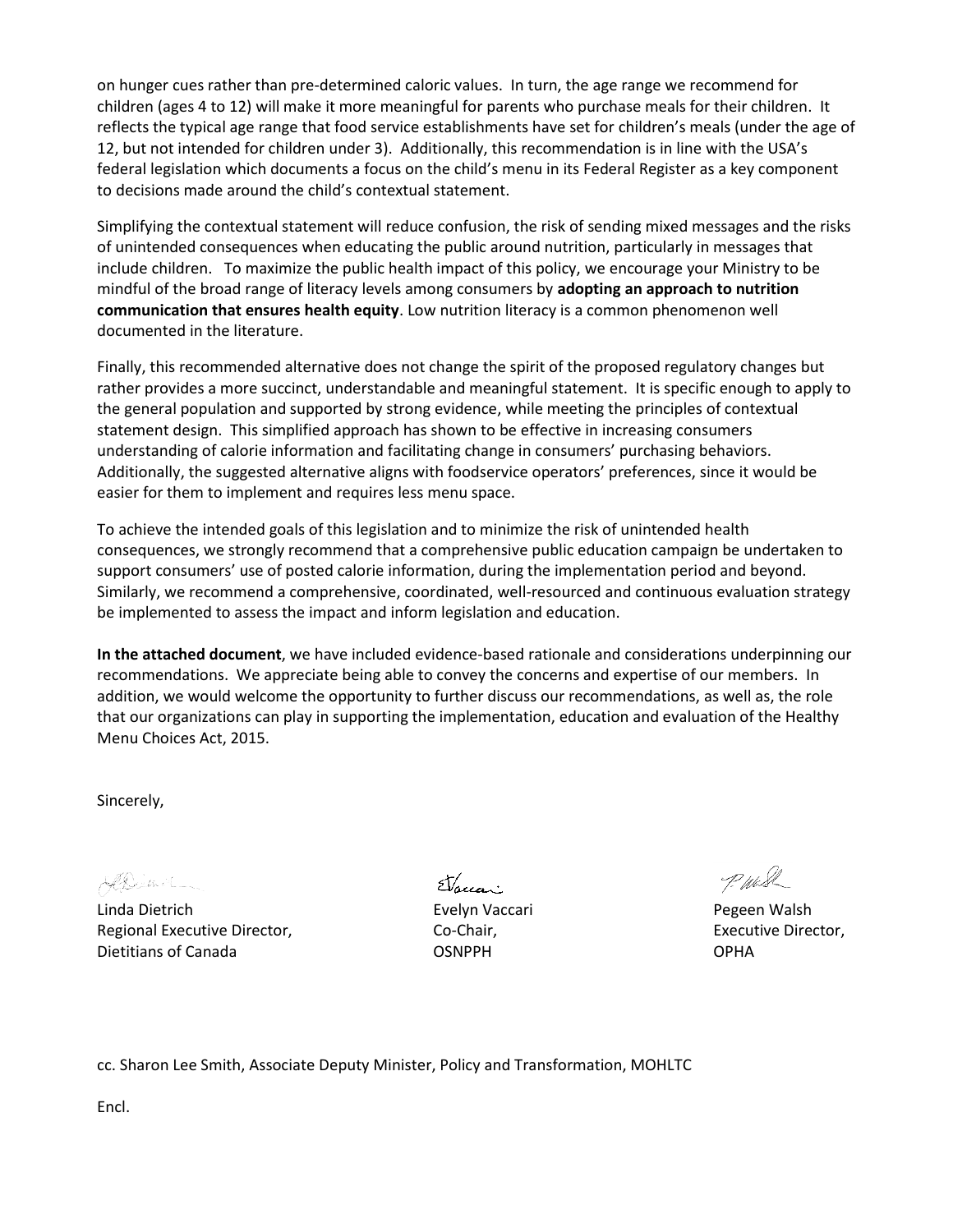RE: Ontario Regulation 50/16 – Proposed Regulation Amendments under the Healthy Menu Choices Act, 2015

**Dietitians of Canada (DC), the Ontario Society for Nutrition Professionals in Public Health (OSNPPH), and the Ontario Public Health Association (OPHA) Consultation – Ontario Regulation 50/16 - Healthy Menu Choices Act, 2015** 

# **DC, OSNPPH, OPHA Recommendations**

With regard to the proposed contextual statement, DC, OSNPPH, and OPHA support a modified version. DC, OSNPPH, OPHA recommendations are as follows:

\_\_\_\_\_\_\_\_\_\_\_\_\_\_\_\_\_\_\_\_\_\_\_\_\_\_\_\_\_\_\_\_\_\_\_\_\_\_\_\_\_\_\_\_\_\_\_\_\_\_\_\_\_\_\_\_\_\_\_\_\_\_\_\_\_\_\_\_\_\_

 One succinct, non-gender-specific contextual statement for adults and youth (ages 13 to 18); and children (ages 4 to 12), which states:

**Average daily calorie needs are as follows, however, individual calories needs vary:** 

- **Adults and youth (ages 13 to 18): 2000 calories**
- **Children (ages 4 to 12): 1500 calories**
- A comprehensive public education campaign to support consumers' use of posted calorie information, during the implementation period and beyond, to achieve goals and minimize unintended consequences.
- A comprehensive, coordinated, resourced and continued evaluation strategy to inform legislation and education.

\_\_\_\_\_\_\_\_\_\_\_\_\_\_\_\_\_\_\_\_\_\_\_\_\_\_\_\_\_\_\_\_\_\_\_\_\_\_\_\_\_\_\_\_\_\_\_\_\_\_\_\_\_\_\_\_\_\_\_\_\_\_\_\_\_\_\_\_\_\_\_\_\_\_\_

# **DC, OSNPPH, OPHA Response:**

# **Purpose of a contextual statement:**

The purpose of a contextual statement is **to facilitate the comprehension and use of nutritional calorie postings by consumers to easily make healthier choices** at the point of purchase in a food service establishment. When calorie content and the total daily caloric needs are communicated together, by design, the consumer is enabled to understand the significance of the calorie information being provided in the context of their daily diet.<sup>1</sup> Furthermore, use of the posted calorie information will be facilitated by a simple, succinct and understandable statement, applicable to a general population.

 $\overline{\phantom{a}}$ <sup>1</sup> National Archives and Records Administration, Department of Health and Human Services (2014) Federal Register. Food Labeling: Nutrition Labeling of Standard Menu Items ts: Calorie Labeling of Articles of Food in Vending Machines; Final Rule. Vol. 79, No. 230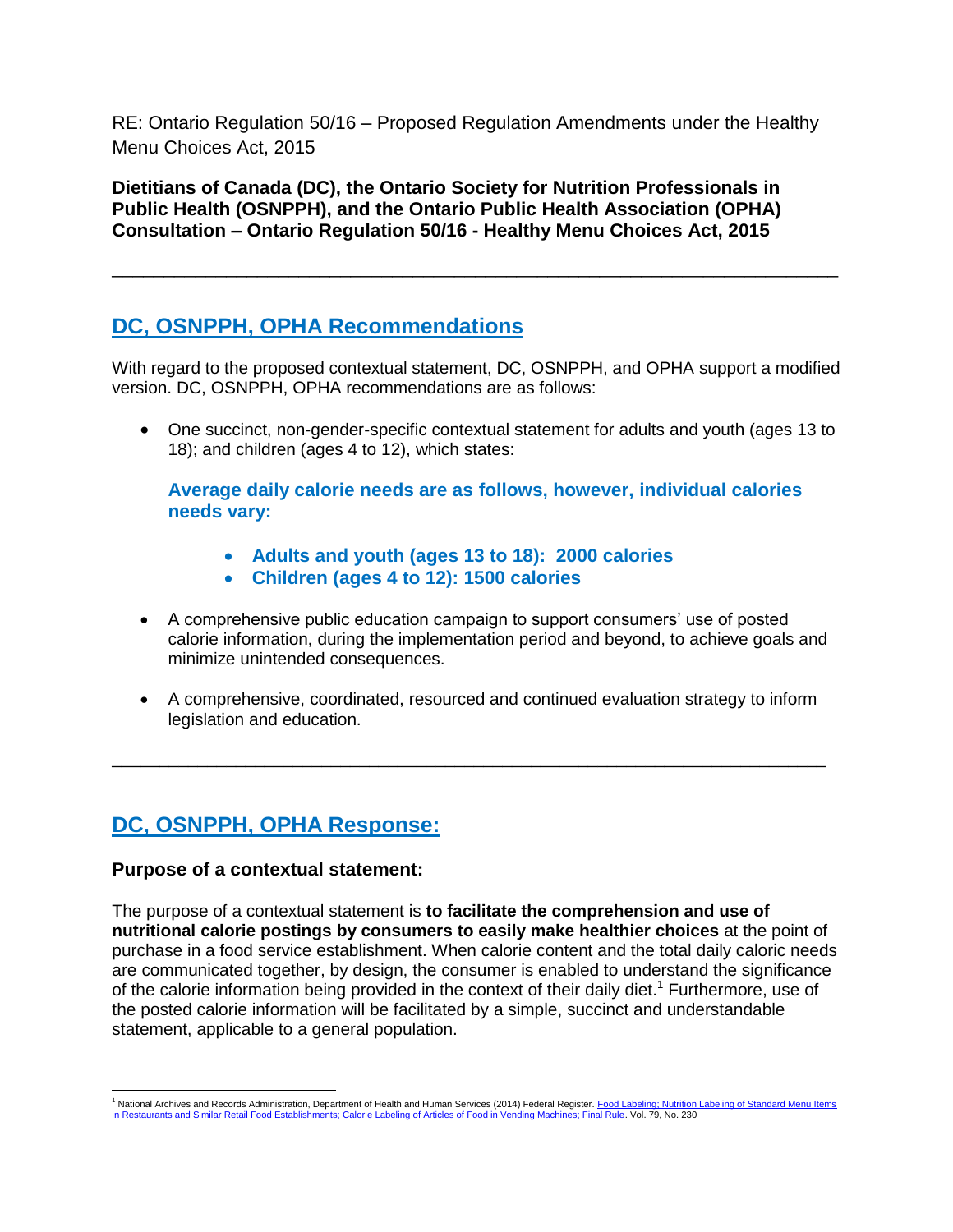Given the intent of this healthy public policy – to provide calorie information which enables **healthier choices** to contribute to the prevention/reduction of overweight and obesity – it is imperative to consider that there is also potential for unintended consequences, particularly with very young children, which could ultimately contribute to overweight and obesity. It is wellestablished and supported with evidence that best practice in feeding children is a continued responsive feeding approach that does not focus on calories, according to the Satter Feeding Dynamic Model.<sup>2</sup> In presenting calorie information to parents, there is the risk that a parents' feeding practices with children may be altered with parental concerns about their child's perceived over or under-nutrition/intake and/or growth. For example, a child feels very hungry – due to higher energy needs during a growth spurt - but the parent is concerned with the calorie content in a food item being too high for the child, so the parent restricts by providing a smaller portion despite the child not reaching satiety. Research shows that when parents restrict/control food intake when feeding a child or when parents indulge/force feed a child it undermines a child's natural ability to sense satiety, hunger and to eat as much as they need to grow. $^{3,4}$  In addition, there is a body of research that associates this type of over/under-regulation in parental feeding with increased weight gain and obesity among children.<sup>3,4,5</sup> The literature substantiates that a child's internal regulation of energy requirements for healthy growth and development is the basis for the prevention of obesity.  $3,4,6$ 

As such, it is strongly recommended that caution must be used when providing advice to consumers regarding caloric intakes for children. This strategy MUST be closely monitored and evaluated to minimize potential negative consequences. Further, educational supports, specifically targeted to parents must be provided to minimize the misuse of such information.

### **Principles of contextual statement design:**

Internationally, there are a number of defined principles for contextual statements that should be met to ensure that the statement is designed such that the consumer is able to easily understand calorie information in the context of total daily diet and use this information efficiently to make choices at the point of purchase.<sup>1</sup> For example, the FDA has articulated the following principles of contextual statement design $1$ :

- $\bullet$  It is succinct:
- It is written in plain language;
- The total calorie value is framed so that it is NOT representative of everyone, rather it is clear that it represents an average or estimate (i.e. the "average" adult needs XX calories);
- It facilitates comparison of calorie postings to total calories; and
- It informs consumers that individual needs vary.<sup>1</sup>

511. <http://www.ncbi.nlm.nih.gov/pmc/articles/PMC3040908/>

 $\overline{a}$ 2 rinstitute.org/other/fdsatter.ph

<sup>3</sup> Engle, P.L. & Pelto, G.H. (2011). Responsive feeding: Implications for policy and program implementation. *The Journal of Nutrition*, 141: 508-

<sup>4</sup> Satter E; The Satter Feeding Dynamics Model of child overweight, definition, prevention and intervention. Pediatric and Adolescent Obesity Treatment: A Comprehensive

Handbook. New York: Talylor and Francis; 2007:287-314 <u><http://www.ellynsatterinstitute.org/cms-assets/documents/159779-241419.5981-satter.pdf></u><br><sup>5</sup> Faith MS, Scanlon KS, Birch LL, Francis LA, Sherry B. Parent-Child Feeding 864.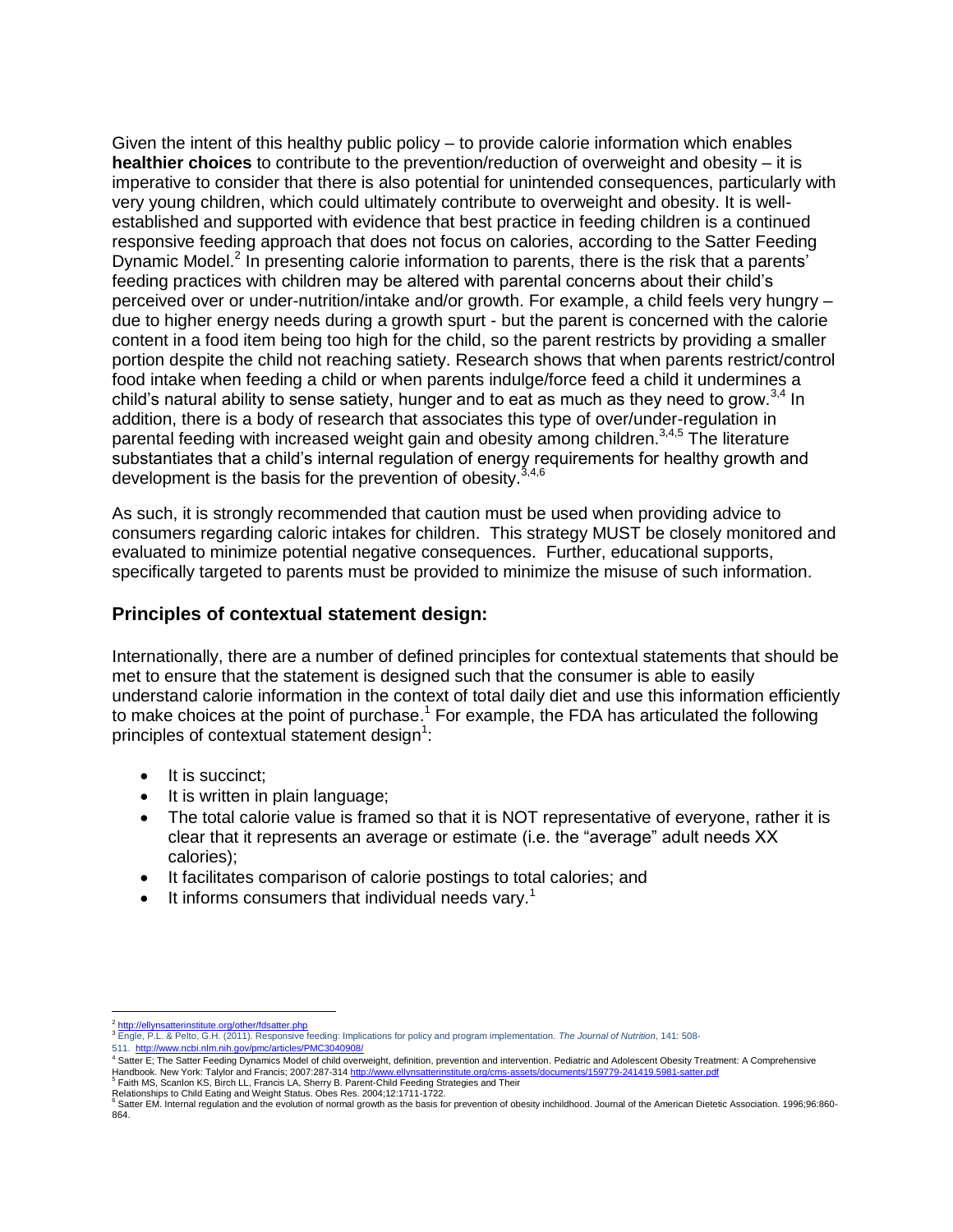## **Structure and Wording of the Proposed Contextual Statement**

#### **Suggested Revision:**

Average daily calorie needs are as follows, however, individual calorie needs vary:

Age group: XX calories

Age group: XX calories

**Recommendation:** Recommend a modified version of the proposed contextual statement that is succinct, non-gender-specific, replaces the word "approximate" with "average", and replaces "cals" with "calorie(s)".

*Rationale: There are two modifications which would further enhance the consumers understanding and more accurately reflect the information which is being provided in the contextual statement.*

*First, the contextual statement includes the phrase "individual calorie needs vary" to make the statement more succinct and implies that the reference value is not representative of everyone within the group to which the reference value applies. However, using approximate vs. average to premise the reference value could lead to consumer misinterpretation. The reference value is determined as a mathematical average of estimated daily energy requirements between subpopulations within a group whose energy needs vary by factors, such as gender. Therefore, the term 'average' accurately reflects the information being presented in a contextual statement. With the use of the word 'approximate', which means "nearly exact",<sup>7</sup> it may be misinterpreted that the reference value is a nearly exact estimate of calorie needs for all individuals/sub-populations within a group. Therefore it is recommended to replace the term 'approximate' with the term 'average'. Educational supports are also recommended to enhance the public's understanding that total daily individual calorie needs are variable, specifically related to influential factors such as age, gender, and activity.*

*Secondly, it is preferable to articulate the full term 'calories' rather than the abbreviation 'cals' because it is not yet clear whether the public will understand the meaning of 'cals'. As research*  has shown, consumers report that calorie information is easier to read and process when the *nutrition value and description of calories is written in full words. 8 To maximize the public health impact of this policy and promote health equity, we encourage the Government to be mindful of the broad range of literacy levels among public consumers and ensure that information will be posted in a manner that is easy to process and use when making time-limited decisions in food service premise scenarios, such as the line-up or drive-through of a fast-food restaurant, regardless of literacy level. As the regulation currently permits the use of the word 'cals' for posting calorie information on food service premise menus, it is imperative to use the full term 'calories' within the contextual statement as well as to provide public education supports to enable comprehension of calorie information among the broader public.*

<sup>7&</sup>lt;br><sup>8</sup> Retrieved Jul 27, 2016 from <u>http://www.dictionary.com/browse/approximate</u><br><sup>8</sup> Auchincloss AH, Young DA, Wasson S, Chilton M, Karamanian V. Barriers and facilitators of consumer use of nutritional labels at sit-doewn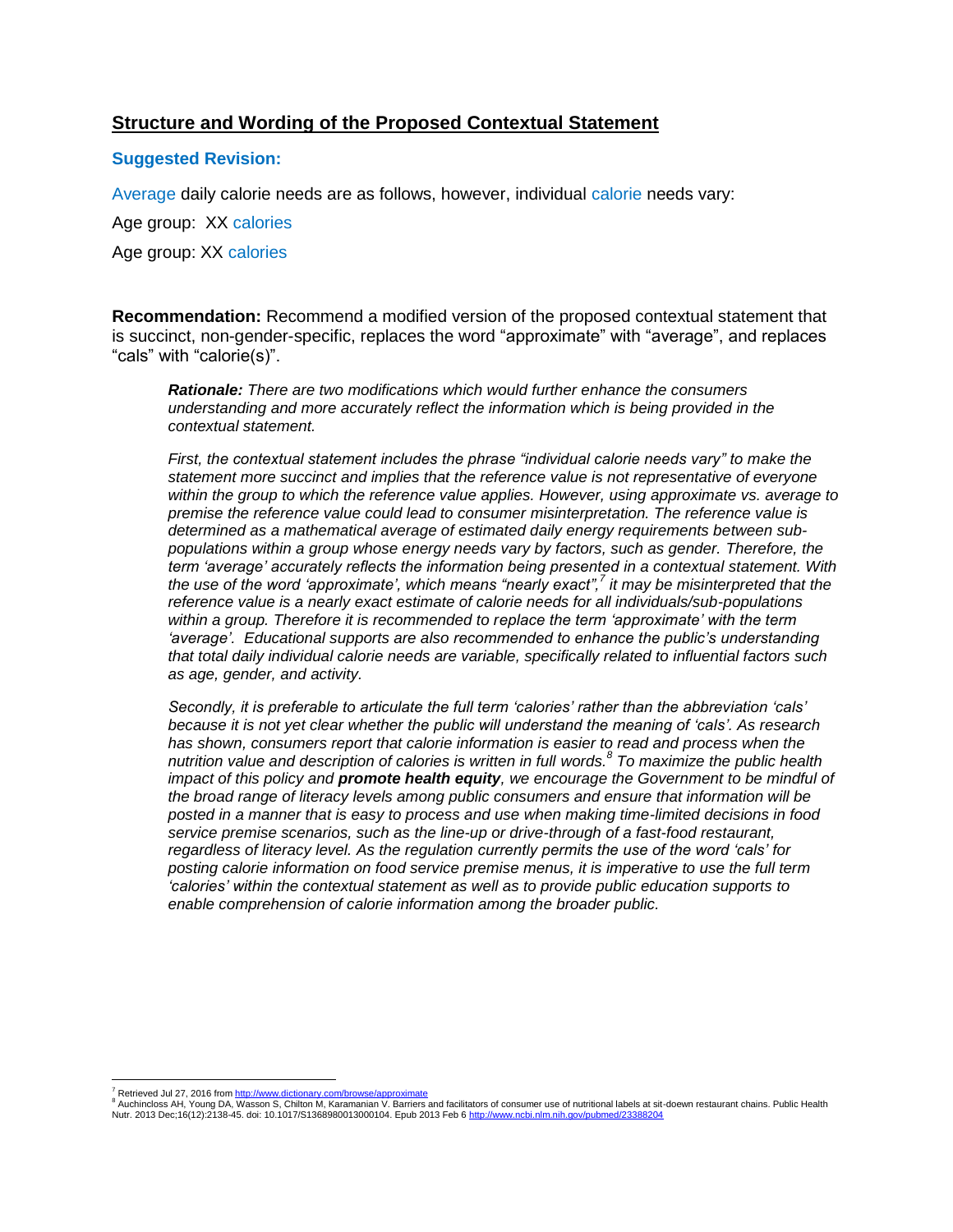### **Representation of the Reference Value for Daily Caloric Needs**

**Recommendation:** Recommend the use of one single calorie value rather than a range to represent the reference value for daily caloric needs for a given age group.

*Rationale: Demonstrating the reference value for daily caloric needs as a range of calories instead of one single number provides significant variance which makes the information more difficult to interpret and use. Consumers have generally low knowledge of daily energy needs, and it is unlikely that there is additional benefit to be gained by providing a range instead of a single number.<sup>9</sup>*

*A single number, rather than a range, is advised to simplify the information and facilitate consumers' ability to use the contextual statement. This is supported by consumer-tested messages reported by the Society for Nutrition Education and Behaviour who found that a "rule of thumb" for general nutrition advice, such as a contextual statement noting average caloric needs of 2000 calories per day, was preferred by consumers.<sup>10</sup> This legislative approach requiring the caloric reference value to be represented as a single number in the contextual statement, rather than a caloric range, is common. It has been legislated across many jurisdictions internationally and federally, as Health Canada's national approach to its standard reference value for nutrition facts labelling and general nutrition advice. 1,11,12,13*

# **Age Ranges for Multiple Age Groups within the Contextual Statement**

**Suggested Revision:** Adults and youth (ages 13 to 18)**;** Children (ages 4 to 12)

**Recommendation:** Recommend one age group for children (ages 4 to 12). Recommend one age group for adults and youth (ages 13 to 18).

*Rationale: The purpose of a contextual statement is to facilitate the comprehension and use of nutritional calorie postings by consumers to make healthier choices at the point of purchase when eating in a food service establishment. When calories and the numeric reference value for total daily caloric needs are communicated together, by design, the consumer is enabled to understand the significance of the calorie information being provided in the context of their daily diet.<sup>1</sup> As such, we support the inclusion of reference values for defined age groups in order to increase the uptake and comprehension of nutrition information and to maximize opportunities for consumers to make healthier choices. However, the age cut-offs are instrumental to the determination of an appropriate reference value, both in terms of what is supported by the evidence and what will maximize the intended impact of the policy, while minimizing unintended negative consequences.*

*With regard to the adults, the proposed age range for male and female adults, is appropriate given the small range of variation in average daily caloric needs between sedentary males and females throughout the adult lifespan.14,15 This approach is supported by federal health agencies – Health Canada and USA's Food and Drug Administration – in North America to set an appropriate reference value for general nutrition advice for adults.14,15*

l

<sup>9</sup> Consumer Understanding of Calorie Labeling: A Healthy Monday E-Mail and Text Message Intervention. Michelle L. Abel, Katherine Lee, Ralph Loglisci, Allison Righter, Thomas J. Hipper and Lawrence J. Cheskin Health Promotion Practice <u>http://hpp.sagepub.com/content/early/2014/07/31/1524839914543105</u> published online 31 July 2014<br><sup>10</sup> Society for Nutrition Education and Behaviour. Retrie

<sup>&</sup>lt;sup>11</sup> Canadian Food Inspection Agency. (2016) <u>Information on the Nutrition Facts Table: Daily Intake</u><br><sup>12</sup> Food Safety Authority of Ireland. Putting calories on menus in Ireland. Retrieved from <u>https://www.fsai.ie/uploade</u> 13 Philadelphia's Menu Labelling Law, excerpted from the Health Code section (Title 6) of the Philadelphia City Code Retrieved from<br>http://www.phila.gov/health/ndfs/Menu%20Labeling%20Requirements.pdf

<sup>&</sup>lt;u><http://www.phila.gov/health/pdfs/Menu%20Labeling%20Requirements.pdf></u><br><sup>14</sup> Health Canada. Food and Nutrition: Estimated Energy Requirements. Retrieved from <u>http://www.hc-sc.qc.ca/fn-an/food-quide-aliment/basics-base/1\_1\_1</u> 15 Institute of Medicine of the National Academies. 2006. Dietary Reference Intakes: The essential Guide to Nutrient Requirements. Retrieved from<br>https://fnic.nal.usda.org/lifensitus/decemies. 2006. Dietary Reference Intak

tes/fnic.nal.usda.gov/files/uploads/DRIEssentialGuideNutReg.pdf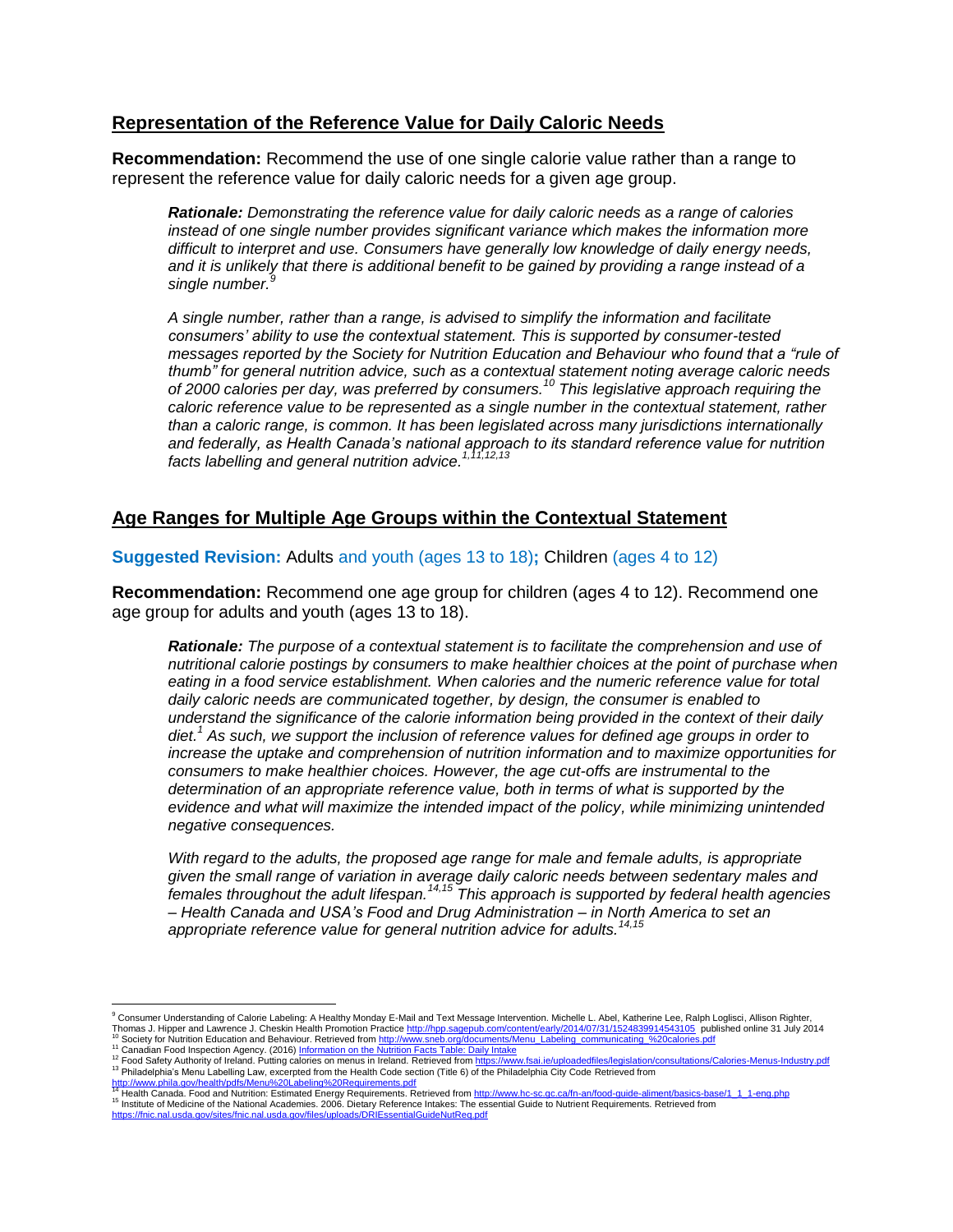*The identification of appropriate age cut-offs to determine meaningful reference values for children and youth is much more complex and related to a number of factors. As demonstrated in the wide range in calories used as reference for the age group "children 10 to 17" in the proposed contextual statement, adolescents and youth have a significantly large variation in energy needs related to puberty, growth, gender, activity level and age.14,16 The proposed caloric range is so broad, it renders the nutritional information meaningless as consumers are required to guess where they might lie within a range. This, ultimately, lessens the potential for individuals to appropriately use information to make healthier choices. Moreover, it increases the potential to misuse the information, which may lead consumers to purchase food items higher in caloric content. Regardless if this information were presented as an average, the variation in energy requirements for the ages 10 to 17 is too large to be considered an appropriate reference.*

*In determining age cut-offs for caloric reference values, it is advised to further separate children from youth not only to reduce variation, but to represent a more homogenous sub-population with respect to the factors abovementioned. In review of a variety of federal agencies' age threshold cut-offs for children to youth, it appears 12-14 is typically used for the threshold of a youth age group.1,17 According to Estimated Energy Requirement calculations, regardless of which youth threshold age (12, 13 or 14) is selected, the further distinguishing of children from youth reduces the variation in energy requirements to an acceptable level, which makes the nutrition information more representative and meaningful. Moreover, a revised age threshold for youth shows daily caloric needs of youth are comparable to the adults' value when calculated independently (Appendix A). As such, for the purpose of a contextual statement, it is appropriate for adults and youth to be represented as one age group with the same reference value for daily caloric needs. The recommended age group is consistent with USA's federal menu labelling legislation in which the adult contextual statement, with one single reference value of 2000 calories, is applied to both adults and youth.<sup>1</sup>*

*With regard to children, the evidence shows that menu labelling of calories with a contextual statement has enabled parents to select a healthier option for both themselves and their child.18,19,20 A children's contextual statement is important to provide parents with an appropriate reference value when making food choices on behalf of their children. Average reference values for adults are inaccurate when applied to children and could lead to significant overconsumption of calories when misinterpreted by parents. However, the proposed contextual statement identifies age two, as the threshold for inclusion into the children's age group, despite the lack of research evidence or jurisdictional support to include two and three year olds.1,12 As a model policy, the USA's federal menu labelling legislation, identifies age 4 as the threshold for inclusion into a children's contextual statement, opting to not include toddlers and to align with industry's common classification of an children's age group that is typically applied to a child's meal on a children's menu.<sup>1</sup>*

*It is recommended that the age group for a child be revised to the threshold cut-offs defined above, children ages 4 to 12 years old. By condensing the proposed three age categories to the two recommended categories (children and adults/youth) the contextual statement information is more concise. The recommended contextual statement requires less space to post on a menu, thus respecting the operators' concerns for available space on menu boards. Additionally, this would provide an appropriate and meaningful reference value for children for the purpose of a contextual statement and would reflect the typical age range that food service establishments - such as McDonald's, Boston Pizza, East Side Mario's, Red Lobster*

<sup>&</sup>lt;sup>16</sup> Story M, Stang J.. Nutrition Needs of Adolescents. Retrieved from <u>http://www.epi.umn.edu/let/pubs/img/adol\_ch3.pdf</u><br><sup>17</sup> Statistics Canada. 2015. Publications. Health Fact Sheets 82-625-X Retrieved from <u>http://www.s</u>

<sup>18</sup> *Pediatrics, vol. 125(2), pp. 244-248, http://pediatrics.aappublications.org/content/125/2/244.full.pdf.*

<sup>&</sup>lt;sup>19</sup> Scarboutakos MJ, Córey PN, Mendoza J, Spencer JH, Labbe MR. Can J Public Health 2014;105(5):e354-e361. Retrieved from<br><u><http://journal.cpha.ca/index.php/cjph/article/viewFile/4492/2967></u>

http://journal.cpha.ca/index.php/cjph/article/viewFile/4492/2967<br><sup>20</sup> Drexel University: School of Public Health. 2013. Menu Labelling Evaluation Recommendations for restaurants. Retrieved from<br>http://www.nhila.gov/health/ v/health/pdfs/MenuLabelingEvaluationReport112013.pdf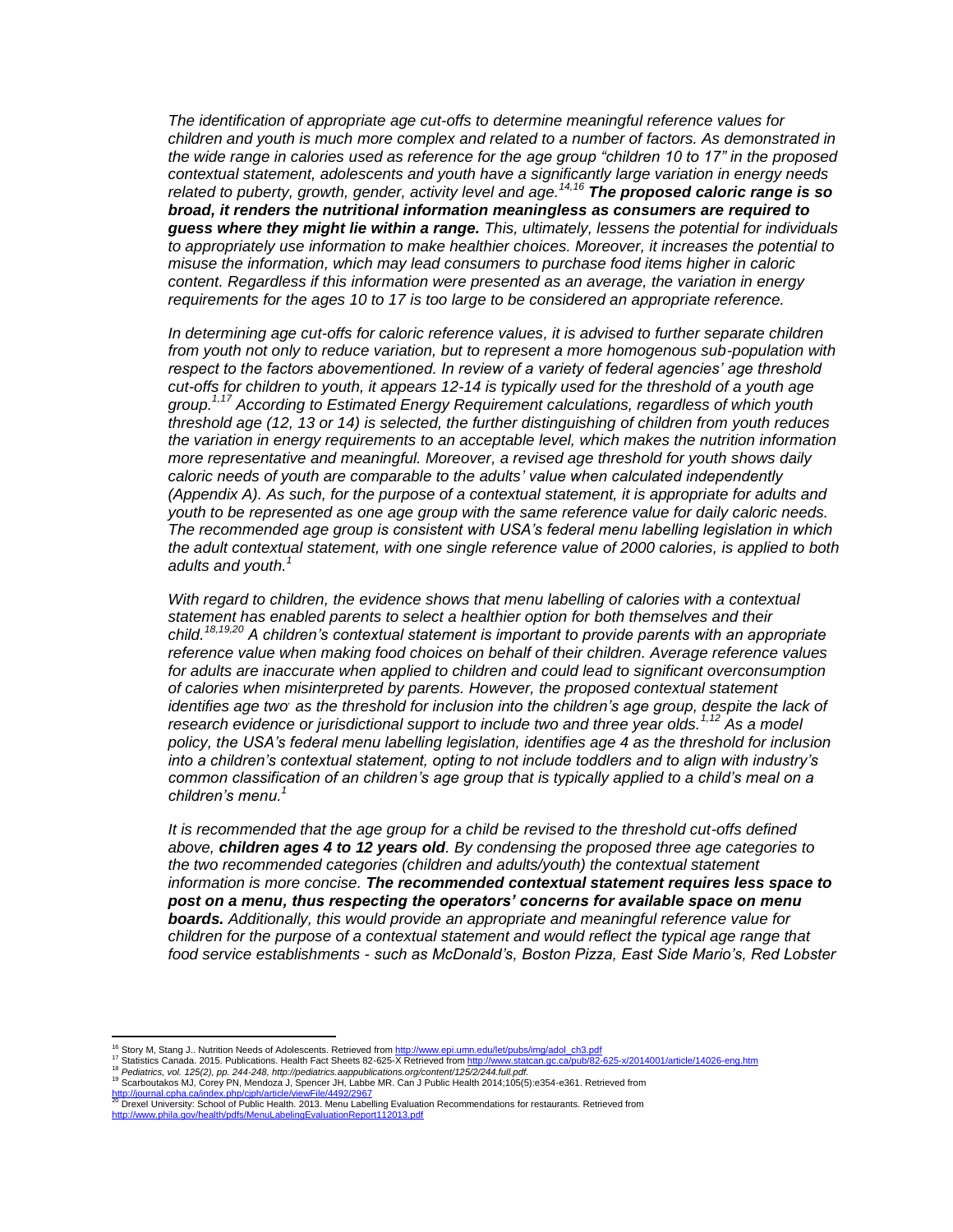*- have set for a child's meal (for children under the age of 12, but not intended for children under 3) to which this statement would apply.21,22,23,24,25*

*In Canada, research shows that Ontarians (and Eastern Canada) visit restaurants more frequently (two times/week), when compared to Western Canada (1.6 times/week) and Quebec (1.4 times/week). <sup>26</sup> Moreover, according to Statistics Canada monthly survey of food services and drinking places by the North American Industry Classification System, the monthly receipts (dollars spent) in total food service and drinking places (restaurants) has been steadily increasing over the past decade in Ontario, suggesting consumers are increasingly spending more money on restaurant meals.<sup>27</sup> Given the frequency of meals being consumed in restaurants across Ontario and beyond, the focus on the kids' meals in fast-food restaurants is instrumental to the promotion of nutritional health among children. In one study assessing the nutritional quality of kids' meals from the top 50 fast-food chains in USA, 97% of the kids' meals combinations did not meet the nutrition standards criteria developed by experts from more than 50 health, nutrition and education organizations. <sup>28</sup> Further, research shows that kids meals, targeted to children under the age of 13 years old, are the top-selling food items in fast-food restaurants.<sup>29</sup> This warrants serious concern about the poor nutritional quality of foods most commonly consumed by children in these restaurants. As such, the reference value for children should not only reflect an evidence-based, appropriate age range for children (such as the recommended 4 to 12) but should also be meaningful to parents/care givers in restaurants as they consider food items/meals marketed and targeted to kids, under the age of 12.20,22,23,24,25 Moreover, the recommended age range cut-offs for children (4 to 12 years) is similar to that set in USA's federal legislation which documents a focus on the child's menu in its Federal Register as a key component to decisions made around the child's contextual statement.<sup>1</sup>*

#### **Reference Calorie Requirements for Adults and Children**

#### **Suggested Revision:**

Adults and youth (ages 13 to 18): 2000 calories

Children (ages 4 to 12): 1500 calories

**Recommendation:** Recommend the daily caloric reference value of 2000 calories for adults and youth (ages 13 to 18) and a reference value of 1500 calories for children (ages 4 to 12 years old).

*Rationale: For children, aged 4 to 12, the average daily caloric reference is around 1500 calories based on estimated energy requirement calculations (Appendix A). The average daily caloric requirement for youth (ages 13 to 18), also based on Estimated Energy Requirement calculations, is approximately 2000 calories which support the use of adult reference value (2000 calories).*

 <sup>21</sup> From J Am Diet Assoc. 2011 Jun;111(6):884-8. doi: 10.1016/j.jada.2011.03.018. The children's menu assessment: development, evaluation, and relevance of a tool for evaluating children's menus. Krukowski RA1, Eddings K, West DS.

<sup>22</sup> Retrieved fro[m http://www.mcdonalds.ca/ca/en/menu/meal\\_bundles/happy\\_meal.html](http://www.mcdonalds.ca/ca/en/menu/meal_bundles/happy_meal.html)

<sup>23</sup> Retrieved fro[m http://www.eastsidemarios.com/join-mini-mario-club/](http://www.eastsidemarios.com/join-mini-mario-club/) <sup>24</sup> Retrieved fro[m https://bostonpizza.com/assets/kids/BPI9266\\_7A\\_eng\\_menu.pdf](https://bostonpizza.com/assets/kids/BPI9266_7A_eng_menu.pdf)<br><sup>25</sup> Retrieved from https://www.redlobster.ca/menus/kids#/entree

<sup>&</sup>lt;sup>25</sup> Retrieved from http

<sup>&</sup>lt;sup>26</sup> https://www.restaurantscanada.org/Portals/0/Non-Member/2013/Report\_IpsosPublicOpinion\_Dec2010.pdf

<sup>27</sup> Stats Canada. CANSIM statistic generated Aug 04, 2016. [Ontario, Total food services and drinking places, receipts, seasonally adjusted, January 2006 – April 2016, normal<br>retrievall. http://www5.statcan.gc.ca/cansim/a26 retrieval]. http://www5.statcan.gc.ca

Centre for Science in the Public Interest. 2014. Kids Meals II: Obesity and Poor Nutrition the Menu. Retrieved fro[m https://cspinet.org/new/pdf/cspi-kids-meals-2013.pdf](https://cspinet.org/new/pdf/cspi-kids-meals-2013.pdf)

<sup>&</sup>lt;sup>29</sup> Hobin E, White LY, Chiu M, O'Brien MF, Hammond D. 2014. Nutritional quality of food items on fast-food 'kids' menus': comparisons across countries and companies. Public<br>Health Nutr. 2014 Oct;17(10):2263-9. doi: 10.101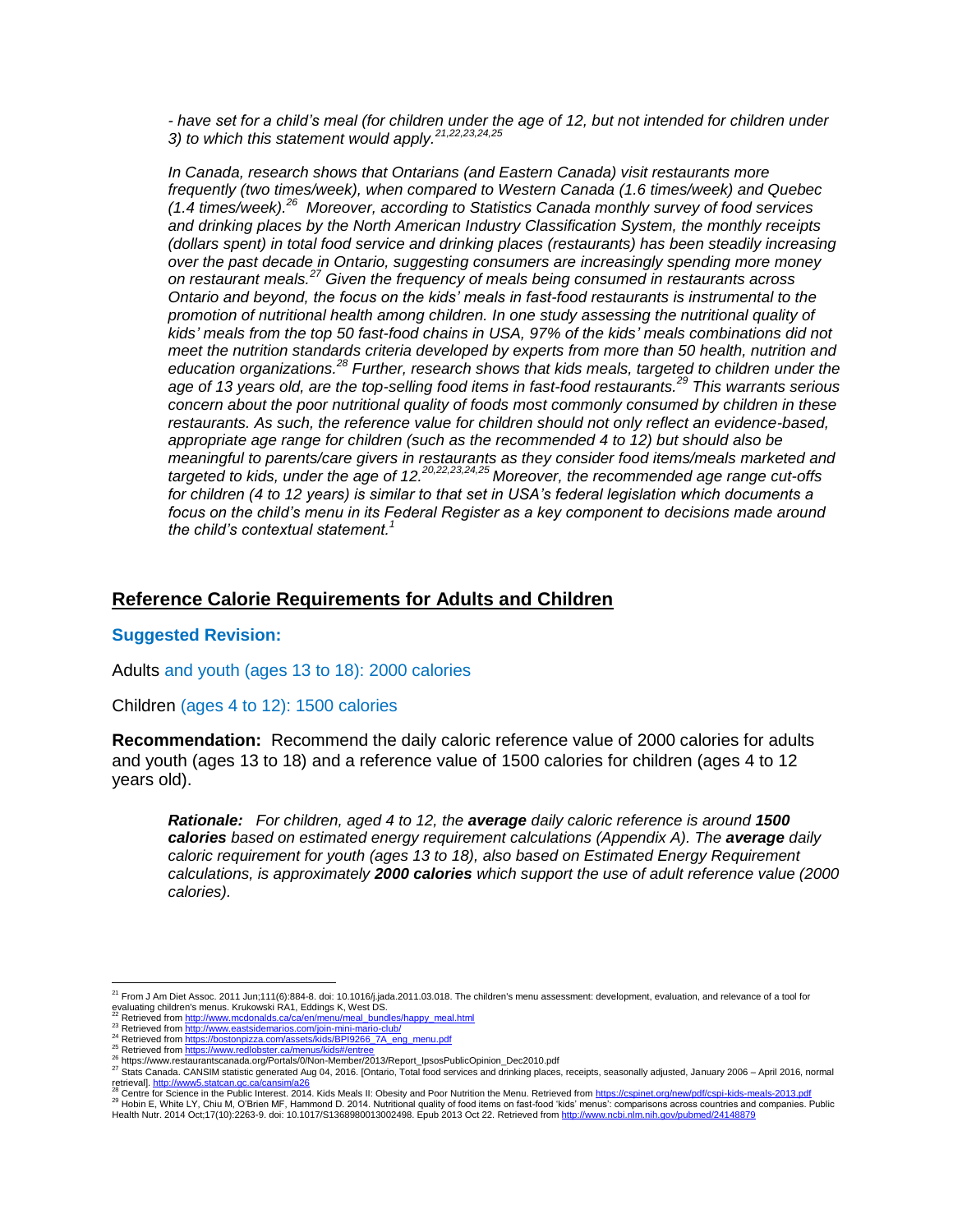*The average daily caloric requirement of 2000 calories as a general guideline for adult is consistent with the percent daily value reference set by Health Canada for use on the Nutrition*  Facts Table.<sup>30,31</sup> This single value has been established federally, in both Canada and the *United States, as the standard reference value for nutrition facts labelling, menu labelling and general nutrition advice for adults.1,30,31,32 Moreover, research exploring consumer perceptions and use of nutritional information in a contextual statement has generally used the 2000 calories per day guideline.10,33 The use of a single number, rather than a range, simplifies the information for the consumer and, according to research exploring messages to communicate calories on the menu, a simplified contextual statement with a general guideline of 2,000 daily calories was preferred by consumers.<sup>10</sup>*

<sup>&</sup>lt;sup>30</sup> Health Canada. Food and Nutrition: Frequently Asked Questions. Retrieved from <u>http://www.hc-sc.gc.ca/fn-an/label-etiquet/nutrition/educat/te\_quest-eng.php#a13</u><br><sup>31</sup>Canada Food Inspection Agency. Daily Value and % Da

<sup>33</sup>U.S. Food and Drug Administration. How to Understand and Use the Nutrition Facts Label. Retrieved from

<sup>&</sup>lt;u>[http://www.fda.gov/Food/IngredientsPackagingLabeling/LabelingNutrition/ucm274593.htm#percent\\_daily\\_value](http://www.fda.gov/Food/IngredientsPackagingLabeling/LabelingNutrition/ucm274593.htm#percent_daily_value)</u><br><sup>33</sup> Journal of Nutrition Education and Behavior45(6) Efficacy and Consumer Preferences for Different Approaches to November 2013, Volume45(Issue6) Page 669-675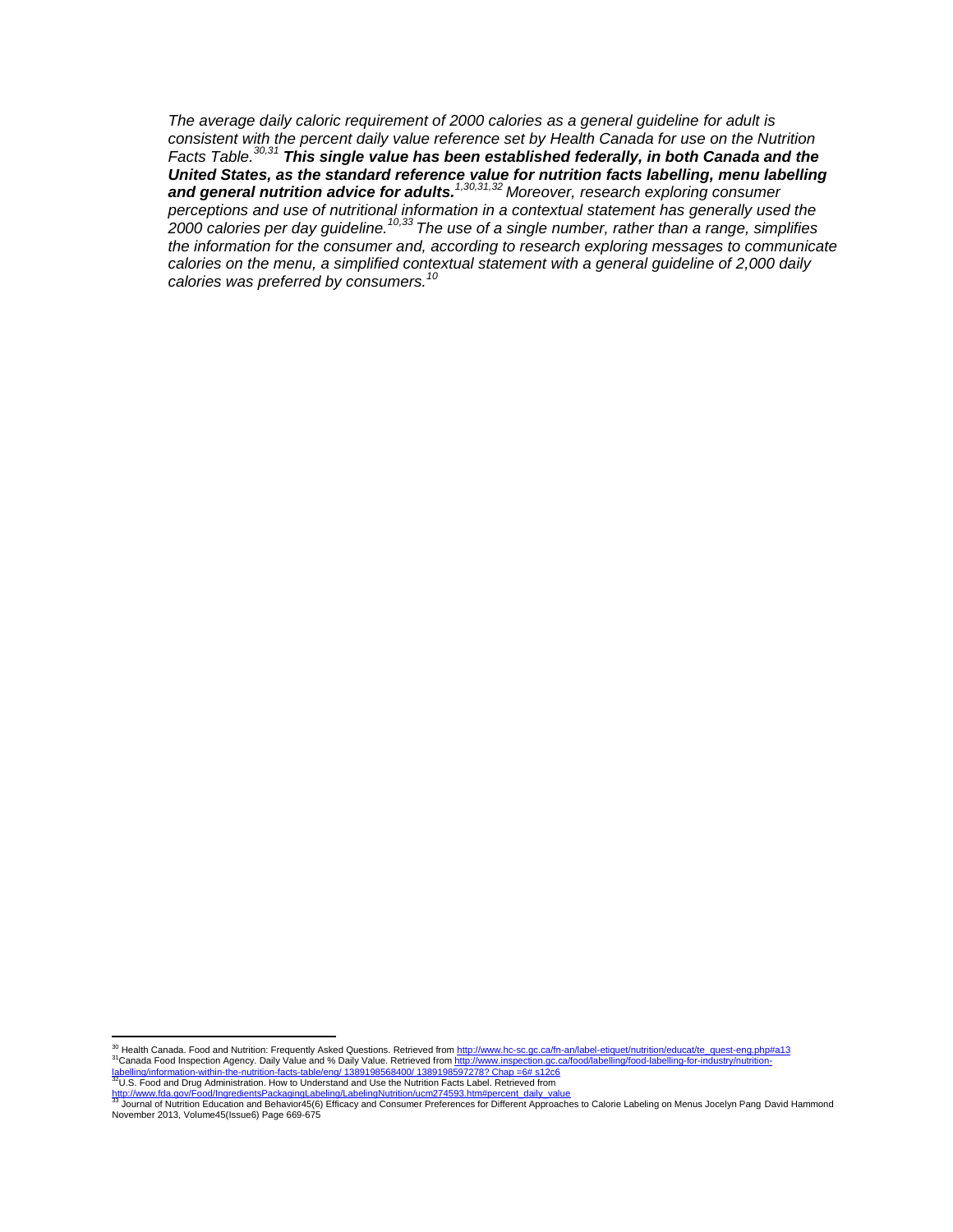# **Appendix A - Estimated Energy Calculations**

Adults and youth (ages 13 to 18): 2000 calories

Children (ages 4 to 12): 1500 calories

**Recommendation:** Recommend the daily caloric reference value of 2000 calories for adults and youth (ages 13 to 18) and a reference value of 1500 calories for children (ages 4 to 12 years old). \_\_\_\_\_\_\_\_\_\_\_\_\_\_\_\_\_\_\_\_\_\_\_\_\_\_\_\_\_\_\_\_\_\_\_\_\_\_\_\_\_\_\_\_\_\_\_\_\_\_\_\_\_\_\_\_\_\_\_\_\_\_\_\_\_\_\_\_\_\_\_\_\_\_\_\_

#### **Reference:**

The Ministry refers to Health Canada's Estimated Energy Requirements chart<sup>34</sup> which shows energy requirements in calories per day for 12 to 13 year olds together, while the DRIs can be looked at by each age specifically. We calculated the average Estimated Energy Requirements for sedentary and low active boys and girls (ages 4 to 12) and youth (ages 13 to 18) using the DRIs.*<sup>35</sup>*

#### **Ages 4 to 12 years of age: 1500 calories**

# **Using the DRIs, the average EER for Sedentary and Low Active 4 to 12 year old boys and girls is: 1539**

Boys ages 4 to 12: Sedentary (1476) + Low Active (1717): Average = 1597

Girls ages 4 to 12: Sedentary (1363) + Low Active (1596); Average = 1480

#### **Ages 13 to 18: 2000 calories**

### **Using the DRIs, the average EER for Sedentary and Low Active 13 to 18 year old boys and girls is: 2146**

Boys ages 13 to 18: Sedentary (2219) + Low Active (2618): Average = 2418

Girls ages 13 to 18: Sedentary (1710) + Low Active (2035); Average = 1873

Calculations on estimated energy requirements for sedentary older children support that the adult recommendation (2000 calories) is appropriate for youth over 13 years of age.

<sup>&</sup>lt;sup>34</sup> Health Canada, Estimated Energy Intakes <u>http://hc-sc.gc.ca/fn-an/food-guide-aliment/basics-base/1\_1\_1-eng.php</u><br><sup>35</sup> Institute of Medicine, *Dietary Reference Intakes for energy, carbohydrate, fiber, fat, fatty acids,*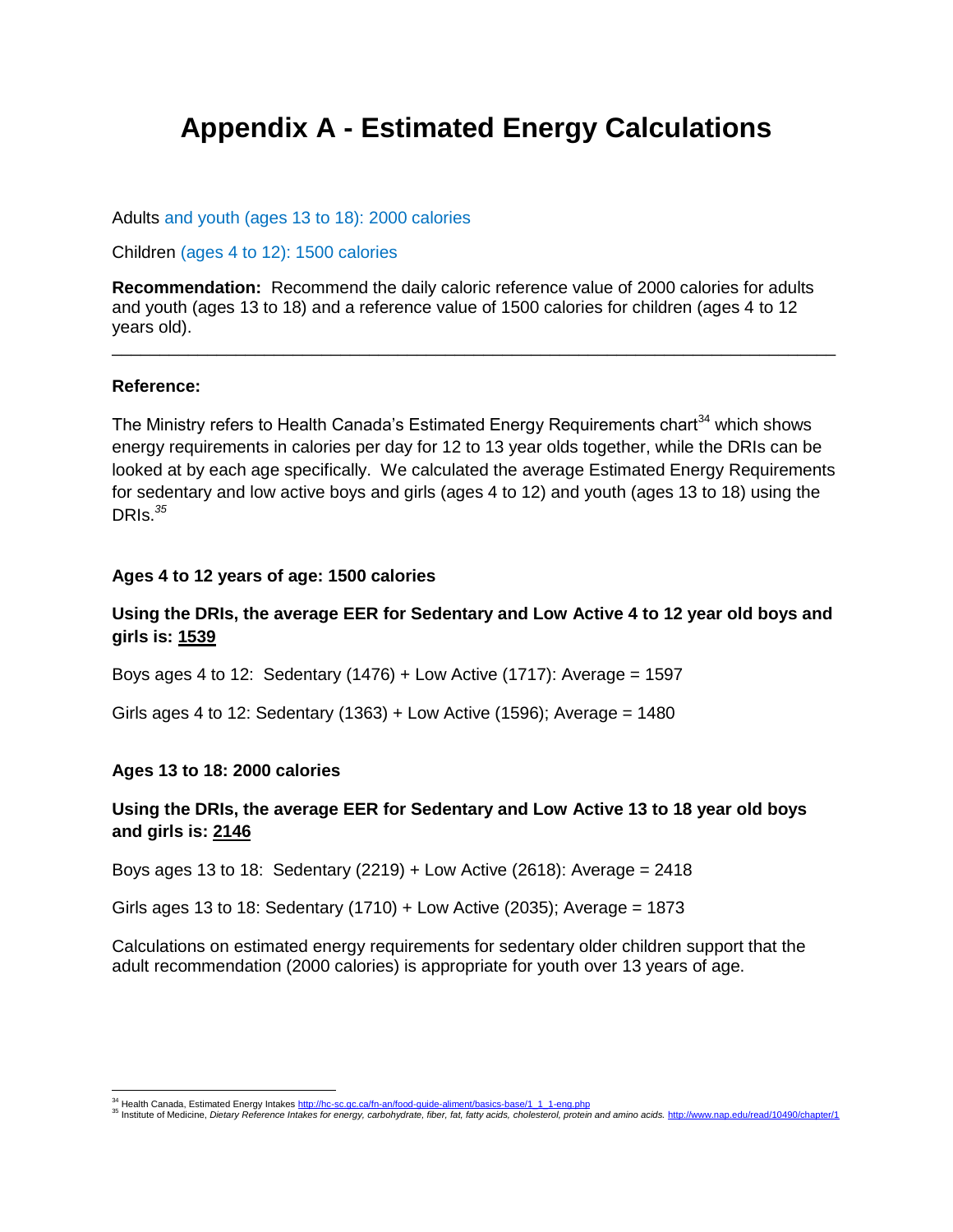# **Appendix B – Public Education Recommendations**

DC, OSNPPH, and OPHA recommend that the Government of Ontario, in partnership and consultation with registered dietitians and other public health nutrition experts, develop and implement a comprehensive public awareness and education campaign strategy to maximize the impact of this policy, to promote health equity, and to minimize unintended consequences. The strategy should be integrative to a broader framework for public education about healthy eating and nutrition promotion, including referral to credible information sources, such as (but not limited to): Health Canada, Canada's Food Guide, EatRight Ontario, Dietitians of Canada, the Nutrition Resource Centre and local public health units. The campaign should be designed to heighten consumer understanding and use of menu energy labelling, drawing on credible models already established for similar purposes, such as Health Canada's "Focus on the Facts" for food labels. To further support the public in obtaining and understanding menu labelling information, it should be recommended for the public to consult a registered dietitian, as the credible and authoritative nutrition expert, for more information on individual nutrient needs and healthy eating (e.g., EatRight Ontario's website). Information directing consumers to sources of more information should be readily visible, at point of service, as well as communicated through social media and other communication channels.

With respect to the public education campaign, there are specific aspects around menu labelling information that it will be imperative to address in order to promote the use of information as intended and to minimize negative consequences. Some of these are as follows:

- **Public education is strongly recommended around the variable daily individual calorie needs of the public, specifically related to factors that influence calorie needs (e.g., age, gender, activity and special health needs).** This is particularly important given the public will be provided one reference value for daily caloric needs in the contextual statement that is representative of individuals that vary in energy needs by factors aforementioned. As such, there is potential for misinterpretation, should those values be taken at face value for actual energy needs. Moreover, it is **imperative to educate parents that the adults' caloric range in the contextual statement is NOT appropriate for children** (under 13 years) and it is recommended the campaign include messages about putting energy needs into context for different people and circumstances.
- Providing calorie information alone, as a marker for energy and in the absence of macronutrient/nutrient quality information, may not necessarily lead to healthier choices. For example, a lower calorie diet soda would not provide the nutritional benefits of lowerfat milk, particularly among children. **It is recommended that education supports the public's understanding of the various macronutrients as they relate to both daily energy requirements and the overall health of populations,** with a specific focus on how calorie information can be appropriately used to promote health. This should also include **messaging around a balanced diet, balancing calorie needs, and best**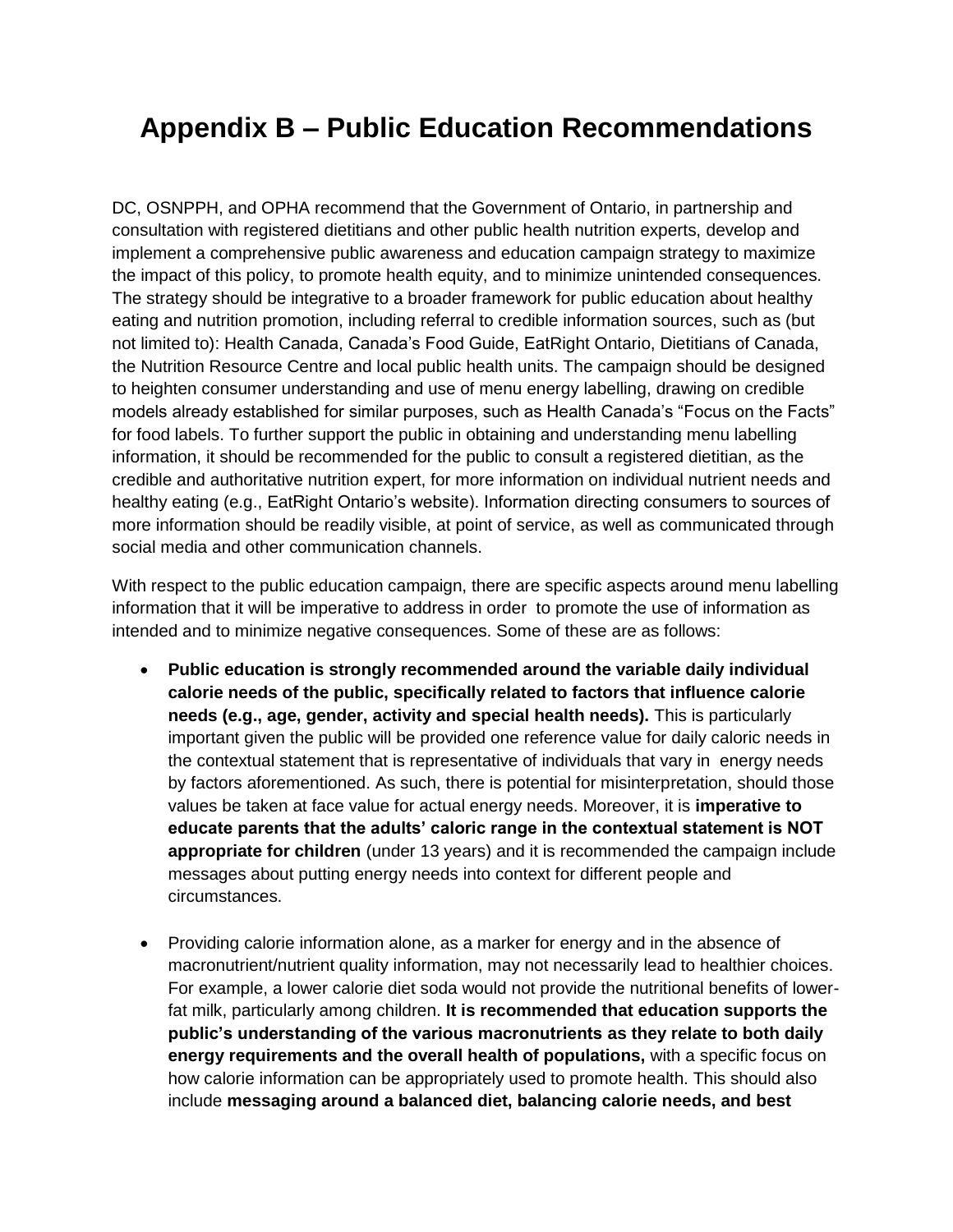**practices in feeding children** to ensure populations are not becoming overly-focused on counting calories. This is critically important to include in parent education, as the literature supports a continued responsive feeding approach and there is the potential for parents to misuse calorie values to over- or under-regulate children's food intake based on calorie content rather than a child's hunger and satiety cues.

- Moreover, as Bill 45 only requires the posting of calories, the public may also be unaware of other micronutrients – such as sodium – that greatly impact the healthfulness of a food choice. As such, the focus on calories, could unintendedly lead to unhealthier choices when consumers select a lower calorie food that is excessive in sodium content. This is particularly concerning with young children, elderly, and individuals with chronic disease(s) whose upper level for safe sodium consumption is much lower than the general population, putting them at increased health risks with higher sodium consumption. **It is strongly recommended that the campaign includes education around nutrients that increase risk for adverse health, specifically sugar, sodium and saturated/trans fats.**
- Finally, **the Government of Ontario must be mindful of the broad literacy levels among the public and ensure an approach to nutrition communication that supports lower literacy comprehension to promote health equity.** For example, as legislation currently permits the use of the abbreviation 'cals' to post calorie information, it would be imperative to communicate the meaning of 'cals'. Moreover, it is recommended that all supportive educational materials be developed in plain language and made easily accessible to the public.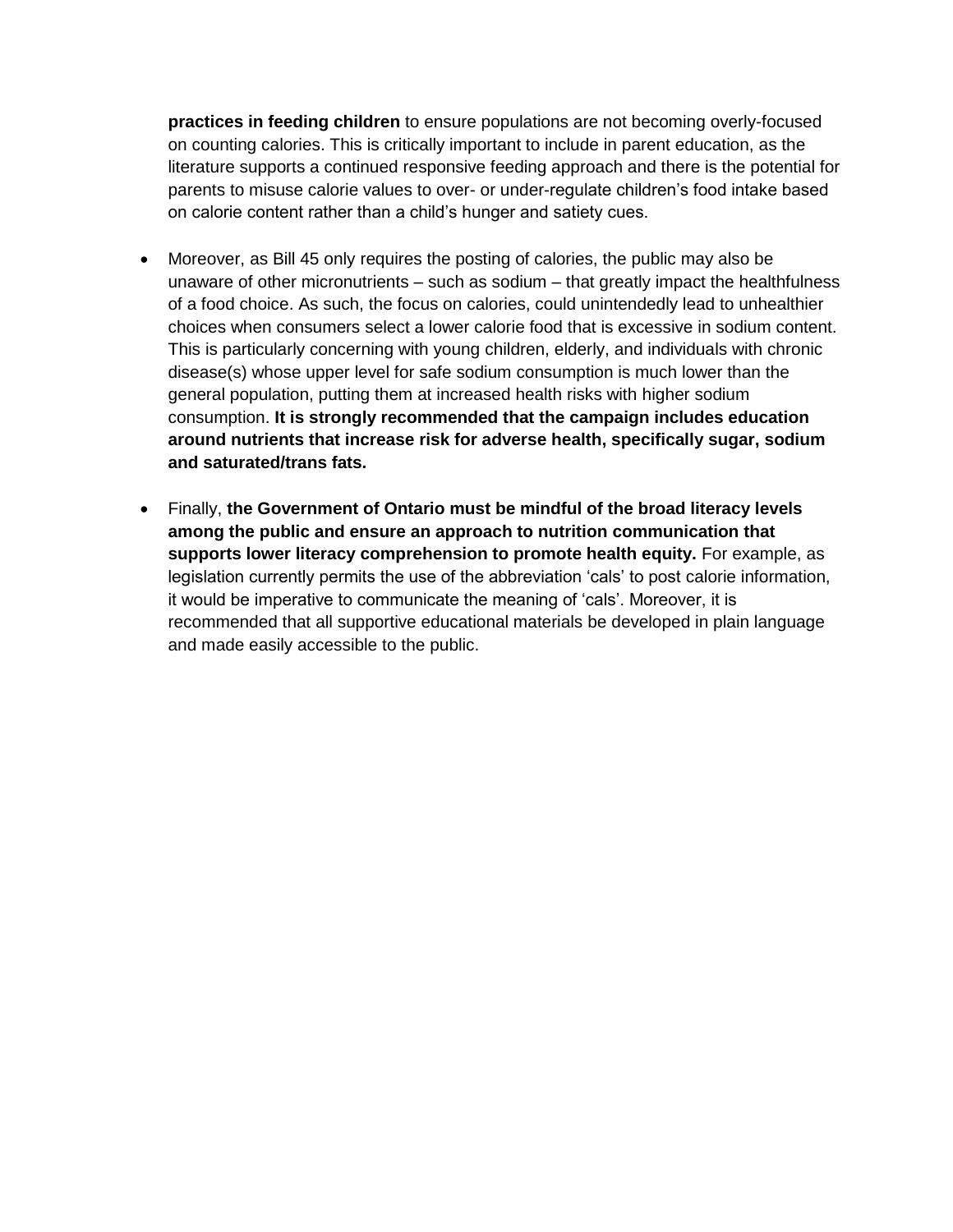# **Appendix C – Evaluation Recommendations**

**DC, OSNPPH, and OPHA recommend a comprehensive, coordinated, resourced and continued evaluation, from both a process and outcome perspective, to assess positive and unintended negative outcomes of the legislation and to inform further policy development and/or amendment.** Further, it is advised that an appropriate body, such as Public Health Ontario, be appointed to lead a robust evaluation, inclusive of pre- and postmeasures to fully assess impact of legislation on many key aspects. **To promote health equity, it will also be important to evaluate differential effects of the legislation** on various population sub-sets and priority populations and to rapidly act when such effects have the potential to create/perpetuate health disparities or cause harm.

In terms of the critical aspects to include in a comprehensive and robust evaluation plan, DC, OSNPPH and OPHA strongly recommend ALL of the following:

- **Examine the nutrient profile and changes to the nutrient profile of standard food items following menu labelling implementation.**
	- o *Given that product reformulation may also lead to unhealthier menu items (e.g., by increasing sodium content to adjust the taste profile when products are reformulated to reduce calories), it is imperative to assess changes in nutrient profile to accurately assess whether changes in consumer purchases/consumption will promote health or could potentially put consumers at increased risk for adverse health outcomes.*
- **Audit (randomly) the development and implementation of nutritional analysis and labelling calorie information for standard food items, including the establishment of acceptable levels of deviation from accuracy in posted calorie information compared to the nutrient profile.**
	- o *This process warrants industry transparency as to the actual nutrient profile of standard food items and builds public trust that the calories posted on menus are meaningful and accurately reflect the nutrient profile of the food items that consumers are choosing. Given the natural variation of food products and human variance in food preparation, an acceptable level of deviation from the posted calories must be established, and transparent, documented processes on establishing the posted calorie levels must be available.*
- **Assess consumer awareness, understanding, and use of menu labelling information in its required/provided format and the associated impacts on consumer purchasing, behaviour and consumption of various types of standard food items.** 
	- o *As mentioned previously in this document, with the focus of this legislation on calories alone there is the potential for a range of unintended negative consequences. Therefore, it is important to examine both the positive and*